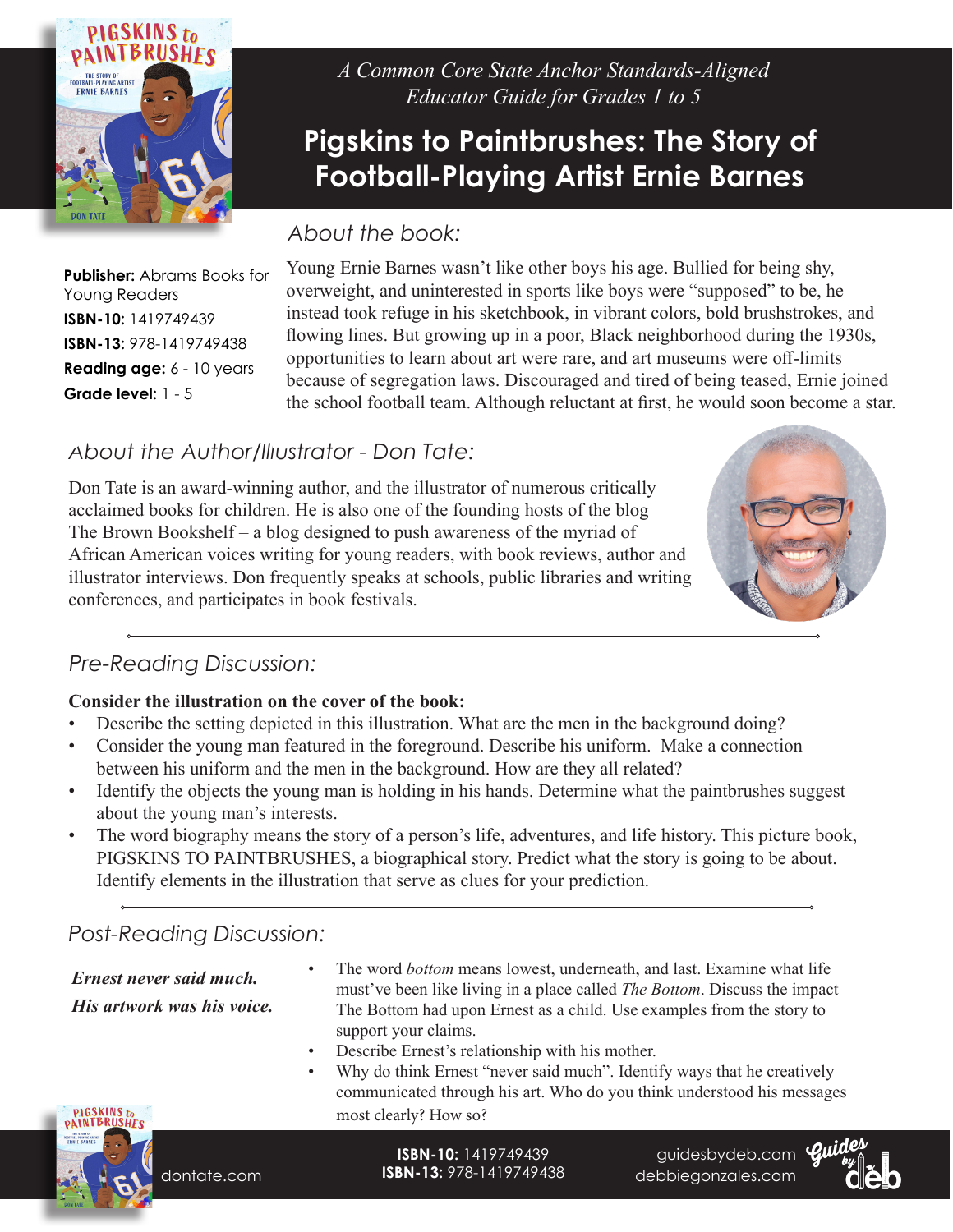## **Post-Reading Discussion cont.:**

*At school, Ernest was a bully magnet. A boy who didn't play sports? Who loved art, played the trombone, and enjoyed reading poetry? He got teased for being different. "They hated me," he once said.*

*Over a prayer and a plate of fried chicken, she and the coach made a final decision: Ernest would become number seventy-three on the Hillside Hornets.*

*"Where are the paintings by Negro artists?" her asked the museum guide. "I'm afraid your people don't express themselves in this way," she said. Words as cold as ice. Words Ernest knew weren't true. Laws has changed. People's attitudes had not.* 

*Ernie's paintings were dynamic. Light and shadows swirled. Lines and patterns sang. The raw muscle of football danced with the grace of a ballerina.* 

- Define what it means to be *different*. List ways that Ernest was different that the other kids living in The Bottom. Consider how being different benefitted Ernest as an adult.
- Artists are observers of life. They notice small details that others overlook. Explain how being different may have influenced Ernest's artistic observational skills later in life.
- The word *reassurance* means comfort, confidence, and encouraged. Make a connection between the word *reassurance* and the quote "When I was home and drawing, I was happy. I made friends with the lines." Explain how drawing offered Ernest comfort, confidence, and encouragement.
- Explain why his mother decided that Ernest would become a football player against his will, being fully aware of his earlier struggles with the game.
- The word nurture means to care for, educate, and develop. List ways that Ernest's mother nurtured his artistic abilities. Give reasons why she chose to nurture his athletic abilities, as well.
- Determine how playing football in high school became a turning point in Ernest's life.
- To *insinuate* means to suggest, imply, and to allude. Examine the quote, "I'm afraid your people don't express themselves in this way." What message was the museum guide *insinuating* in her comment to Ernest. Tell why Ernest knew her words were not true.
- Make a connection between the museum guide's words and the bullies of The Bottom. State the similarities and differences of both experiences.
- Explain how unfair insinuations and cruelty caused Ernest to become determined to become a skilled athlete and a master artist.
- The word *focused* means dedicated, purposeful, and persistent. Consider how *focused* Ernest had to be to create dynamic paintings with swirling shadows and patterns that sang. Identify key moments in his life that contributed to his abilities to focus on his art in this way.
- Ernest once said that "Football demands creativity." Does football require the same type of creativity that painting does? Explain your answer.
- Interpret the meaning of the last line in the book, "From pigskins to paintbrushes, Ernie Barnes grew to be a man successful at being himself." Tell how Ernie's story inspires you to do the same in your life.

## *Application - Cause & Effect Character Analysis:*

Using the Cause & Effect Character Analysis template on the next page as a guide, examine ways that Ernie demonstrated the following character traits – being *creative*, *determined*, an *observer*, and *focused*. On the horizontal spaces placed on the diagonal lines, list examples of how he exhibited each trait in his actions or responses to events throughout his life. In the rectangular space to on the far left of the grid, identify which trait you feel best defines the man Ernie Barnes. List reasons why in the space provided. Write a short essay about how and why Ernie's character impacted both the artistic and athletic worlds. Share your work with the class.<br>
PRIGSKINS to<br>
PAINTBRUSHES





#### Common Core State Anchor Standards Alignment

English Language Arts Standards for Reading: CCRA.R.1, 2, 3, 4, 10 English Language Arts Standards for Writing: CCRA.W.2, 4, 5, 10 English Language Arts Standards for Speaking and Listening: CCRA.SL.1, 2, 4, 6